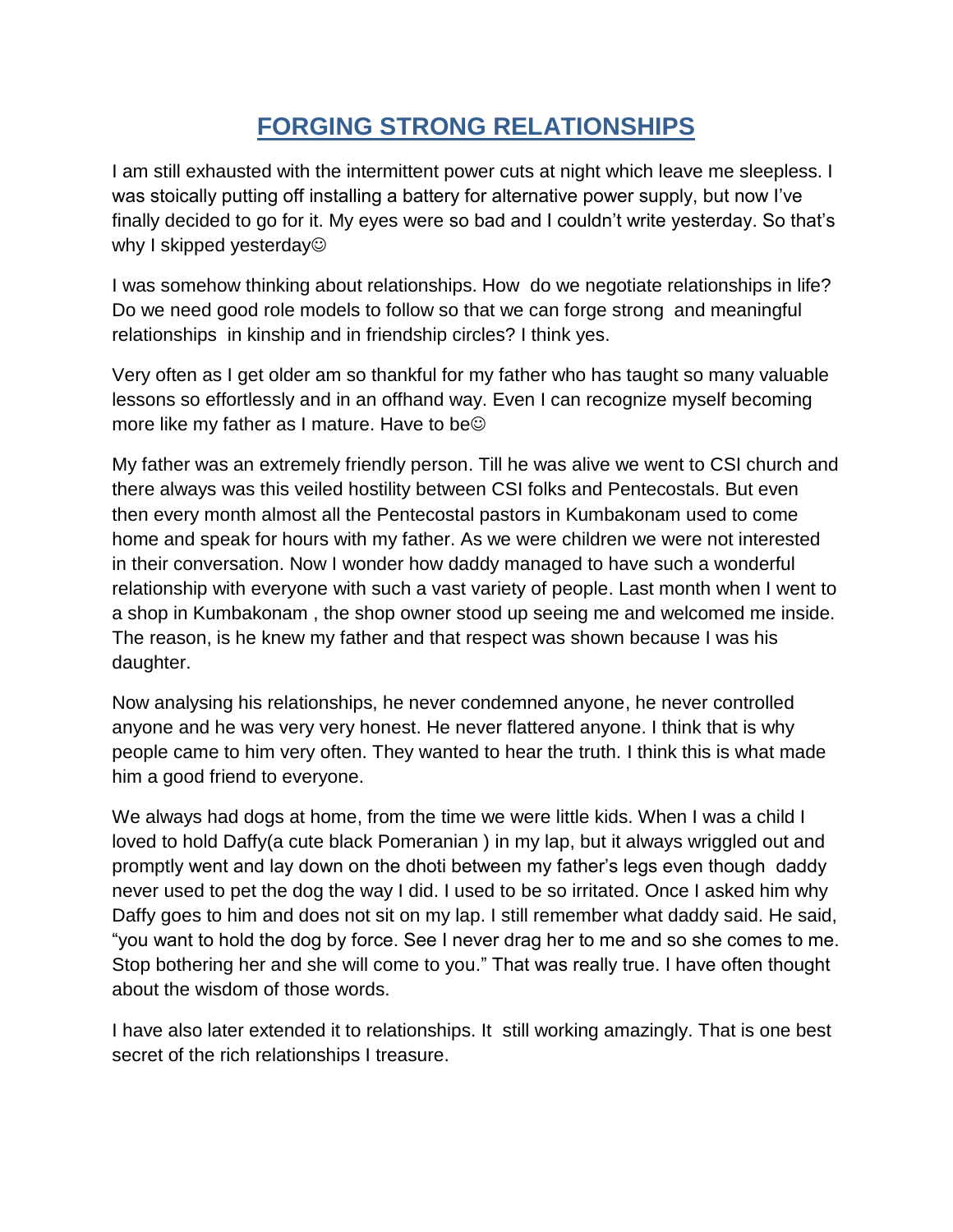When we let go a person and if they really love us they will come back to us. When we hold them by force they will just see ways of wriggling and escaping out of our love clutches.

This works for relationship between friends, spouses, children ... Only when we feel insecure in relationships, we try to hold them to us by force or by some control or authority.

Mostly the dominant person in a relationship decides on everything all the time totally disregarding the likes of the other. This somehow blunts the love in the relationship.

Everyone should learn to respect other person's choice and desire. In a country like India when we want to help the poor we thrust our choice upon them. I was also like that until one incident changed me. There is a very old lady who brings buttermilk everyday to the university. Out of pity I gave her a worn saree though she never asked for one. Yet poverty was written across her. When I gave the saree she asked me whether it was new, I said no and point blank she said she never wears used sarees and refused to take that. And she did not ask me to buy a new one also.

At that moment I did not feel so good. My benevolent ego had burst. But later I thought it was good she told me what was in her heart. Why should she wear an old saree because she was poor? Later I got her a beautiful cotton saree, something which I would have selected for me. She was overjoyed. Till then she had never asked for any favour. She had a quiet dignity amidst such poverty. But from then on she asks me to get some fruit for her and also started sharing her story with me.

The lesson here is to value people according to their needs even if it bruises your ego and even if you are in a better position than them.

This is how Jesus treated everyone. He treated everyone with dignity. He stretched forth and touched a leper. He did not belittle or dismiss the Samaritan woman as ohshe-is-a-country –woman-with –five-husbands, but had a very intelligent conversation with her, Martha, Mary and Lazarus were so very important to Jesus. Neither did Jesus condemn the rich and powerful who came to Him. In His conversation to the Pharisee Nicodemus(John3), Jesus spoke on the most important truth. We all know the verse, "For God so loved the world that He gave His only begotten Son, so that whomsoever believes on Him shall not perish but has everlasting life."It was part of the conversation between Jesus and Nicodemus. Jesus was surprised at the faith of the Roman centurion, a foreigner. Jesus loved and treated everyone with dignity and respect. Be it a leper or a prostitute or a Pharisee or a Roman centurion or a normal family or a blind beggar... Jesus made each one feel special and loved.